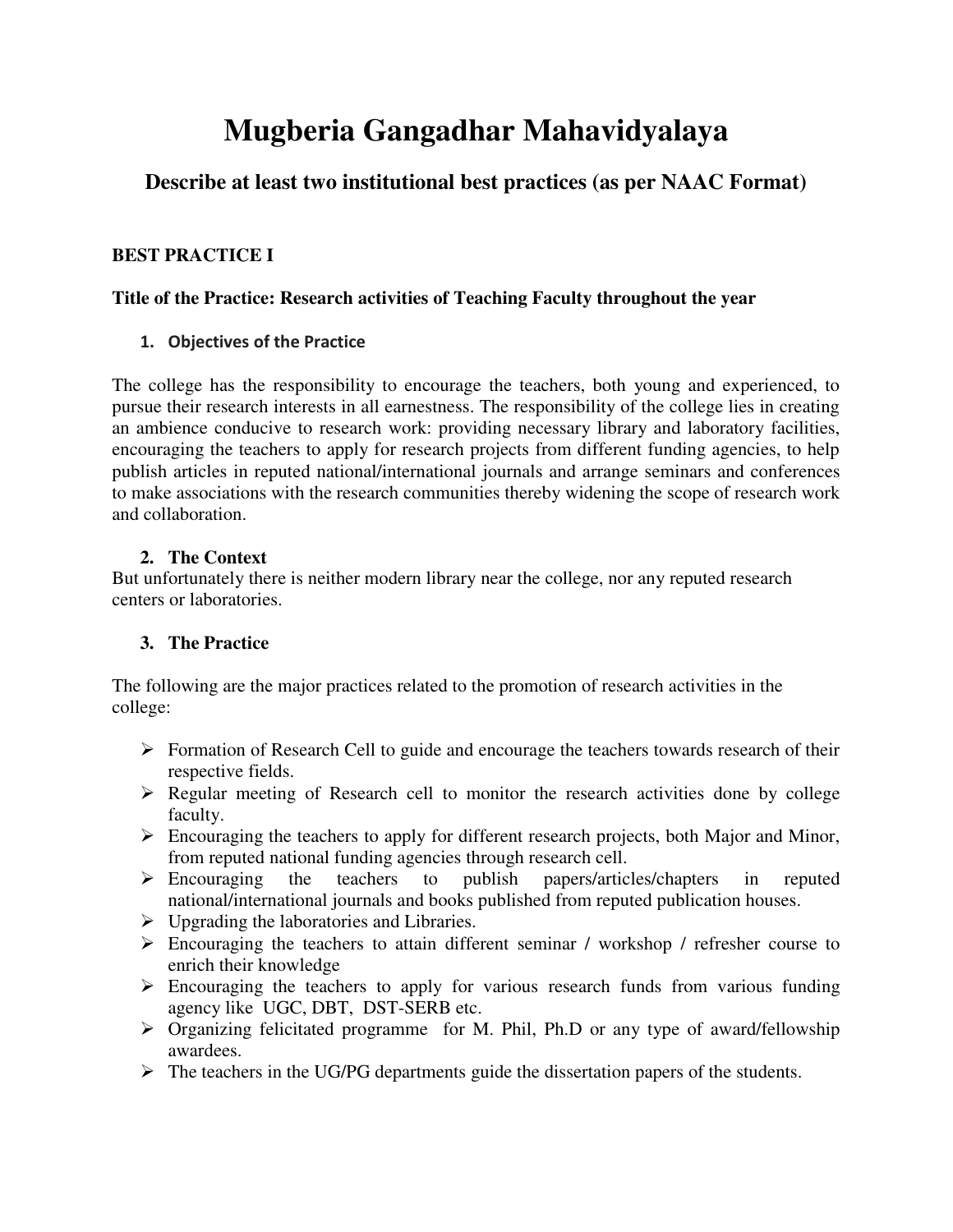#### **4. Evidence of Success**

As a continuous research works by the faculties in various frontier areas, the following outcomes in different research oriented fields are obtained by means of paper publication, chapter publication, seminar attendance, projects submission/completed etc. These are listed in the table given below. The positive attitude of the college faculties towards research has led to these types good successes and also help to achieve **CPE status** under UGC.

| 105 |
|-----|
| 16  |
| 55  |
| 12  |
| 04  |
| 50  |
| 01  |
| 15  |
| 19  |
| 04  |
| 02  |
| 04  |
| 05  |
|     |
| 03  |
| 08  |
| 03  |
| 03  |
| 01  |
|     |
|     |
|     |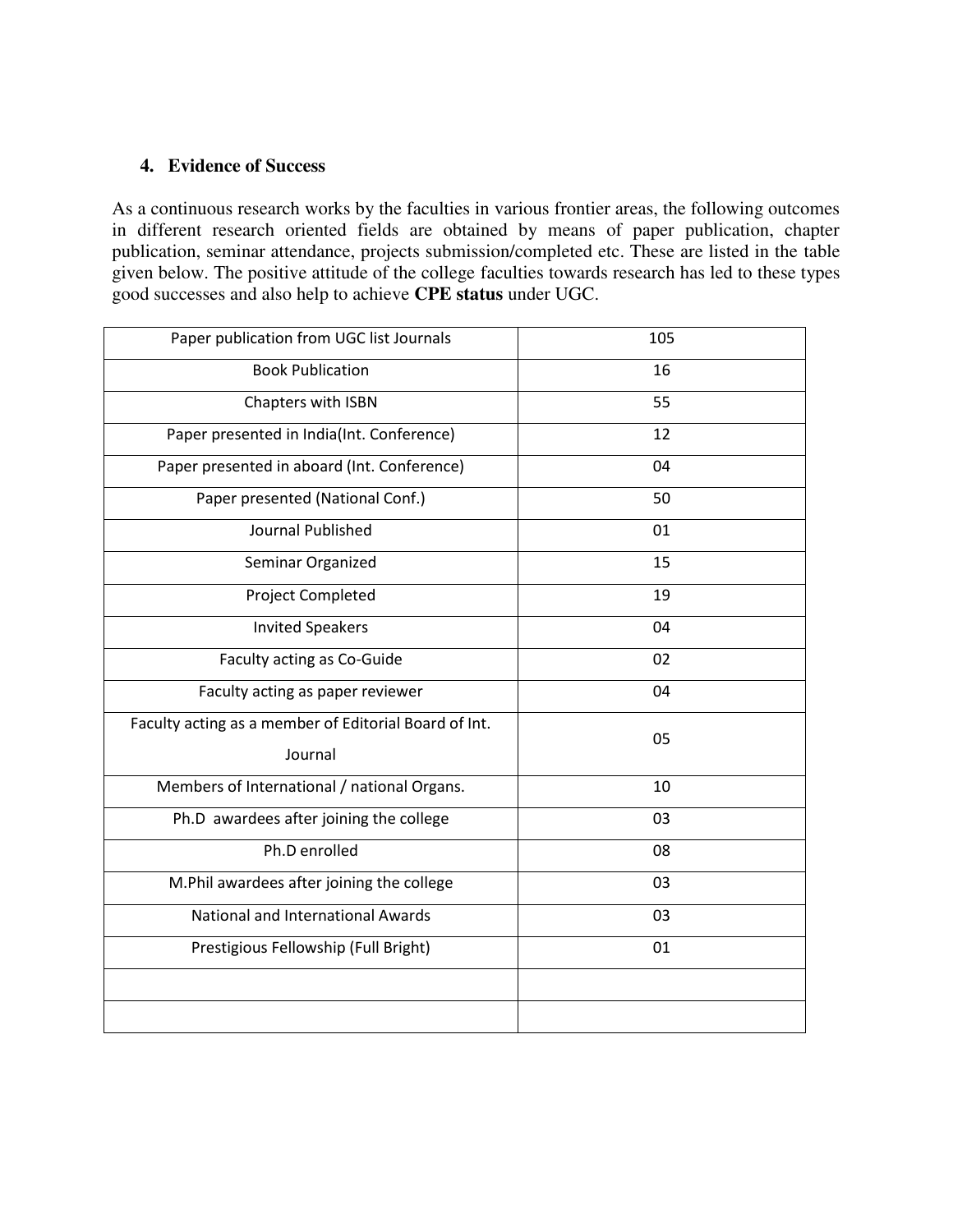#### **5. Problems Encountered and Resources Required**

- Vacant Teaching Post
- Dearth of Financial Support
- Digital Modern aspects not available in hilly areas

# **BEST PRACTICE II**

#### **Title of the Practice: Students' Aid & Motivation**

#### 1. **Objectives of the Practice**

 This is an Aid & motivation of the students to obtain their best possible performance. The college is situated in a rural agriculture based economy area. Most of the students come from the families depend on agriculture only and they are financially backward. Students coming from these families face the financial constraints to complete their college education with a goal or view to help and motivate these students the college introduced and provides a general tuition fee concession and students 'financial aid to the students coming from "Below poverty level" and other financially backward community. The college also provides full free studentship to the students getting highest marks in each discipline. Rewards and prizes are also given away for the good academic performances and performance in annual cultural and sports-games competition to enfold their inherent possibilities.

#### **2. The Context**

 In order to provide such financial assistance and motivational rewards and prizes, the college is to spend a lot from its limited revenue collected from students. There are also a lot of problems to choose the beneficiaries of assistances and rewards among the huge numbers of poor students coming from "Below poverty level" community. Although the college is trying its best to continue these practices effectively to motivate and help the students to get their best possible result.

#### **3. The Practice**

 Students are rewarded with prizes (Specially valuable books required for their higher studies) for standing in the position of  $1<sup>st</sup>$ ,  $2<sup>nd</sup>$  and  $3<sup>rd</sup>$  in each year for honours and general courses. The prizes are given away to the students in annual cultural function of the college by the distinguished personality of academics. Tuition fee concession and financial help from students aid fund are being provided to the poor and meritorious students in each year. Besides these supports, Teachers council of the college and west Bengal college and university teachers' association, Mugberia college unit are also extending the hands of help and co-operation to the poor and meritorious students of the college.

- A) Certificate course in communicative English
- B) Departmental Wall magazine publication facilities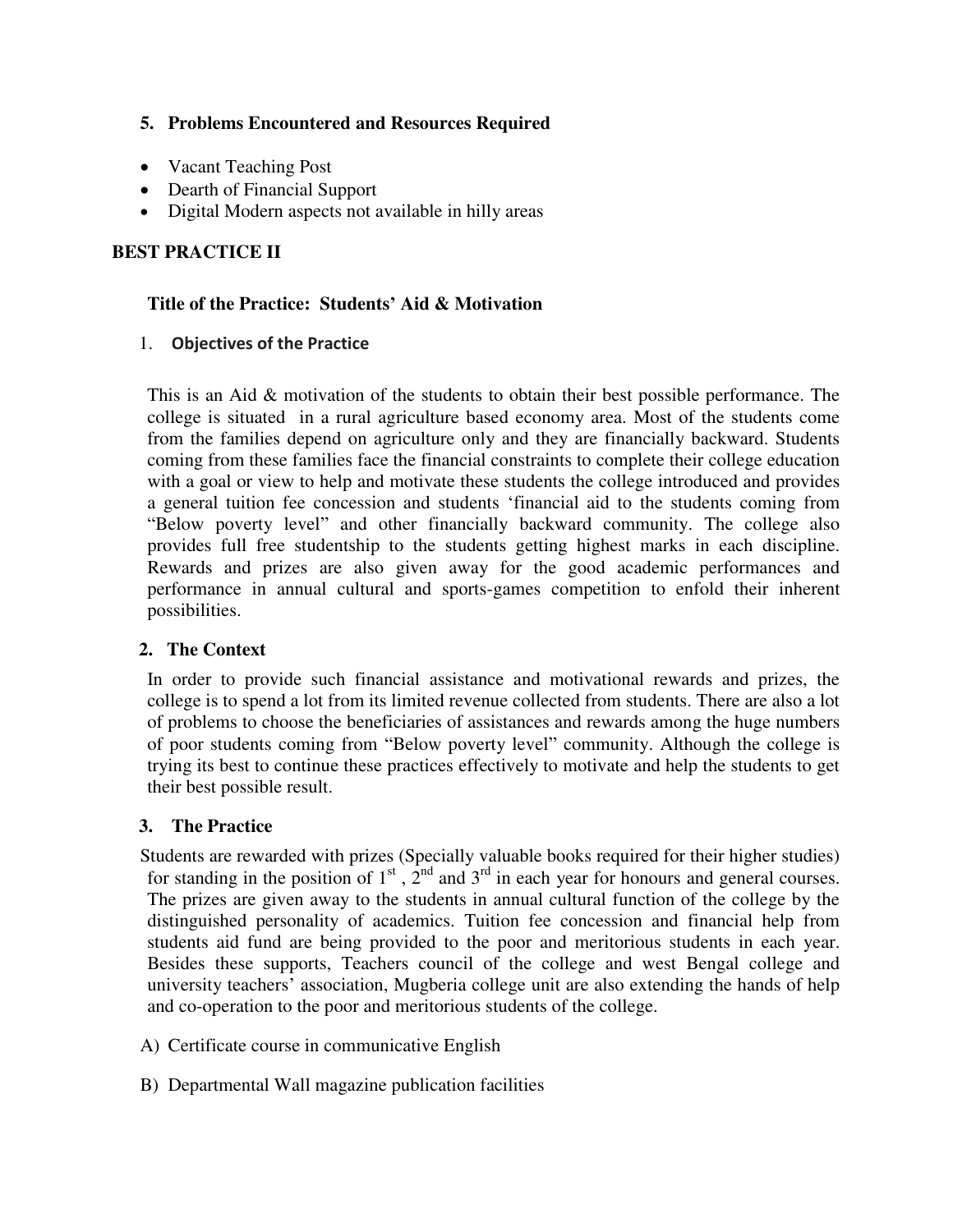- C) Exhibition, quiz competition, poster, model presentation, departmental seminar organization
- D) JAM and GATE, NET related tutorial classes
- E) Wi-Fi facilities
- F) Departmental library
- G) Indoor and outdoor game facilities
- H) Memorial / interactive lecture classes
- I) Participation facilities in NCC and NSS
- J) Facilities to attain sports meet organized by the local clubs or schools as officials

K)

#### **4. Evidence of Success**

 Most of the benefited students coming from the backwards community have been performing better through these practices. Most of the cases, they have been performing better than that of their higher secondary examination. These can be evidenced through the perusal of the result in each year / part of university examination.

#### **5. Problems Encountered and Resources Required**

The college has been facing problems encountered by the paucity of funds to continue these practices. The college is situated in rural financially backward area, so the students' strength is not so large that the college can manage the fund for rendering the assistance and rewards to the students from the tuition frees and others frees collected from general students. Only the Gov. (state /central), UGC may provide special grants to finance such practices in the college to make the practices more effective in different plan periods.

#### **BEST PRACTICE III Title: Administrative decentralization**

**Objectives**: To bring clarity and transparency in the various administrative works

**Context:** Since no institution can run smoothly both in academic and administratively until all the stakeholders are included in the governance. In this context, though Principal and the president of the GB are the sole authority of the institution however, they do not take any decision in their own rather they send the matter to various committees for unanimous decision. And this short of practice can be treated as Democratic Decentralization for Academic (DDA) excellence in a rural college like us.

**Practice:** In reference to DDA, institution follows the following practices throughout the year: